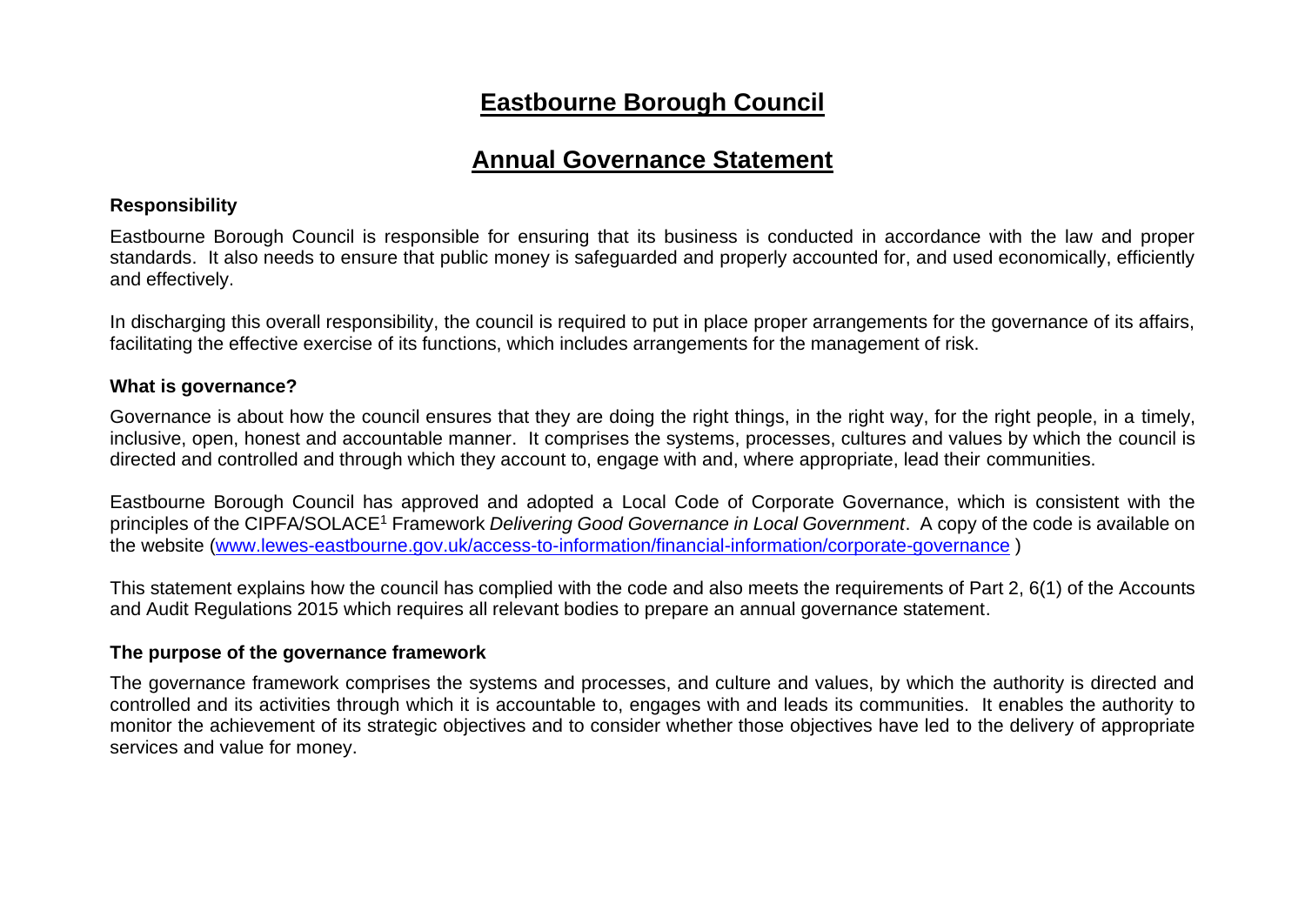The system of internal control is a significant part of that framework and is designed to manage risk to a reasonable level. It cannot eliminate all risk of failure to achieve policies, aims and objectives and can therefore only provide reasonable and not absolute assurance of effectiveness. The system of internal control is based on an ongoing process designed to identify and prioritise the risks to the achievement of the council's policies, aims and objectives, to evaluate the likelihood and potential impact of those risks being realised, and to manage them efficiently, effectively and economically.

#### **The Governance Framework**

Key elements of the systems and processes that comprise the authority's governance arrangements are listed below with links to the council's website where relevant information can be found.

- Corporate plan (priority themes for four years) <https://www.lewes-eastbourne.gov.uk/about-the-councils/corporate-plans/>
- Constitution (inc. statutory officers, scheme of delegation and financial procedure rules) [https://www.lewes](https://www.lewes-eastbourne.gov.uk/about-the-councils/constitutions/)[eastbourne.gov.uk/about-the-councils/constitutions/](https://www.lewes-eastbourne.gov.uk/about-the-councils/constitutions/)
- Council, Cabinet, Committees and Panels <https://democracy.lewes-eastbourne.gov.uk/mgListCommittees.aspx?CT=13215>
- Corporate and service plans <https://www.lewes-eastbourne.gov.uk/about-the-councils/corporate-plans/>
- Risk Management Policy
- Anti-Fraud and Anti-Corruption Policy (including Whistleblowing and Anti Bribery)
- Project Management methodology
- Medium Term Financial Strategy [https://www.lewes-eastbourne.gov.uk/access-to-information/financial-information/medium](https://www.lewes-eastbourne.gov.uk/access-to-information/financial-information/medium-term-financial-statement-and-annual-budget/)[term-financial-statement-and-annual-budget/](https://www.lewes-eastbourne.gov.uk/access-to-information/financial-information/medium-term-financial-statement-and-annual-budget/)
- Complaints procedure <https://www.lewes-eastbourne.gov.uk/about-the-councils/make-a-complaint/>
- Head of Paid Service, Monitoring Officer and S. 151 Officer
- HR policies and procedures
- Staff and Member training
- Codes of conduct for staff and Members
- Corporate Management Team
- Internal Audit and Counter Fraud
- External sources

The diagram on the next page shows how the political structure of the council works and interacts.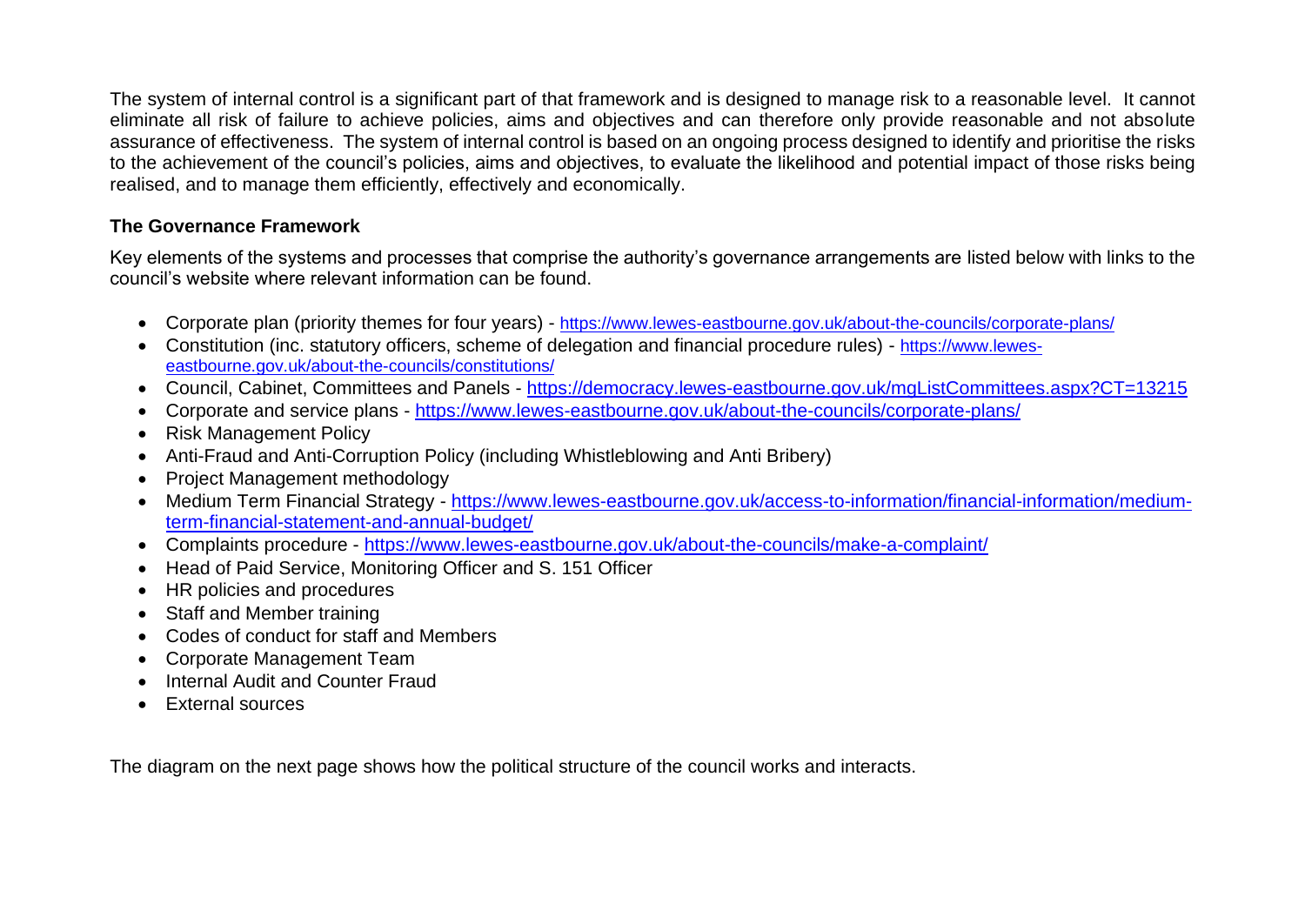# **How it Works...**

## **The Modernised Political Structure**

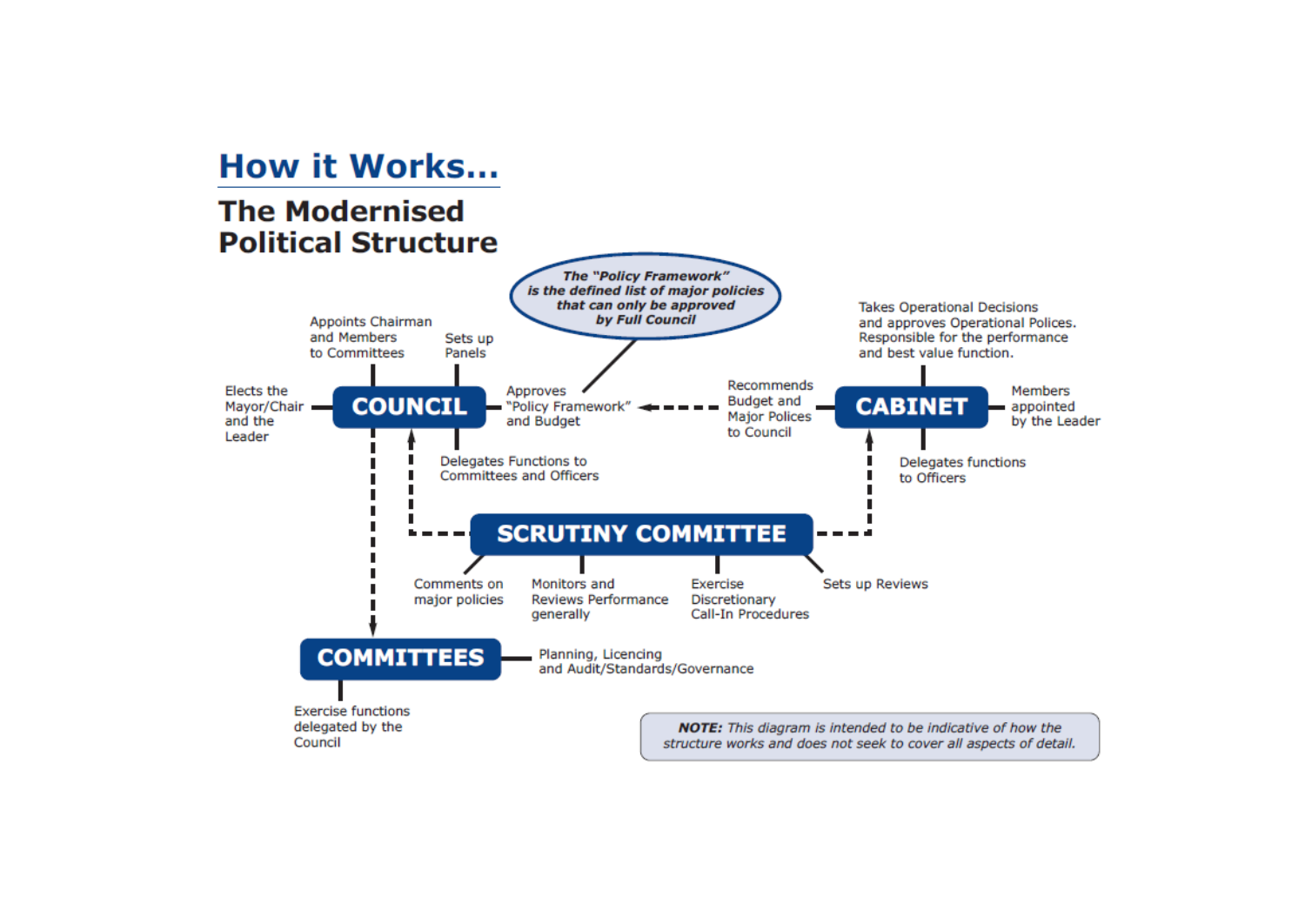#### **Review of Effectiveness**

The council has responsibility for conducting, at least annually, a review of the effectiveness of its governance framework including the system of internal control. The review of effectiveness is informed by the work of the senior managers within the authority who have responsibility for the development and maintenance of the governance environment, the head of Internal Audit's annual report, and also by comments made by the external auditors and other review agencies and inspectorates.

The table below shows the areas where assurance is required and the sources of that assurance.

The governance framework has been in place at the council for the year ended 31 March 2021 and up to the date of approval of the Annual Accounts.

| <b>GOVERNANCE FRAMEWORK</b>           |                                                                                                                                                                                                      |                                                                                                                                                                                                                                                                                                                  |  |  |  |
|---------------------------------------|------------------------------------------------------------------------------------------------------------------------------------------------------------------------------------------------------|------------------------------------------------------------------------------------------------------------------------------------------------------------------------------------------------------------------------------------------------------------------------------------------------------------------|--|--|--|
| <b>ASSURANCE REQUIRED ON</b>          | <b>SOURCES OF ASSURANCE</b>                                                                                                                                                                          | <b>ASSURANCES RECEIVED</b>                                                                                                                                                                                                                                                                                       |  |  |  |
| Delivery of corporate priorities      | Corporate Plan<br>Council, Cabinet, Committees and Panels<br>Corporate and service plans<br>Medium term financial strategy<br>Corporate Management Team                                              | Weekly meetings of the Corporate<br><b>Management Team</b><br><b>Scrutiny Committee meetings</b><br>Cabinet meetings                                                                                                                                                                                             |  |  |  |
| Economy, efficiency and effectiveness | Council, Cabinet, Committees and Panels<br>Corporate and service plans<br>Medium term financial strategy<br>Corporate Management team<br>Internal Audit and Counter Fraud<br><b>External sources</b> | Internal Audit reports and quarterly<br>reports to Corporate Management Team<br>and Audit and Governance committee<br>Weekly meetings of the Corporate<br><b>Management Team</b><br>Quarterly meetings of the Audit and<br><b>Governance Committee</b><br><b>Scrutiny Committee meetings</b><br>Cabinet meetings |  |  |  |
| Management of risk                    | Council, Cabinet, Committees and Panels<br>Corporate and service plans<br>Risk management policy                                                                                                     | Internal Audit reports and quarterly<br>reports to Corporate Management Team<br>and Audit and Governance committee                                                                                                                                                                                               |  |  |  |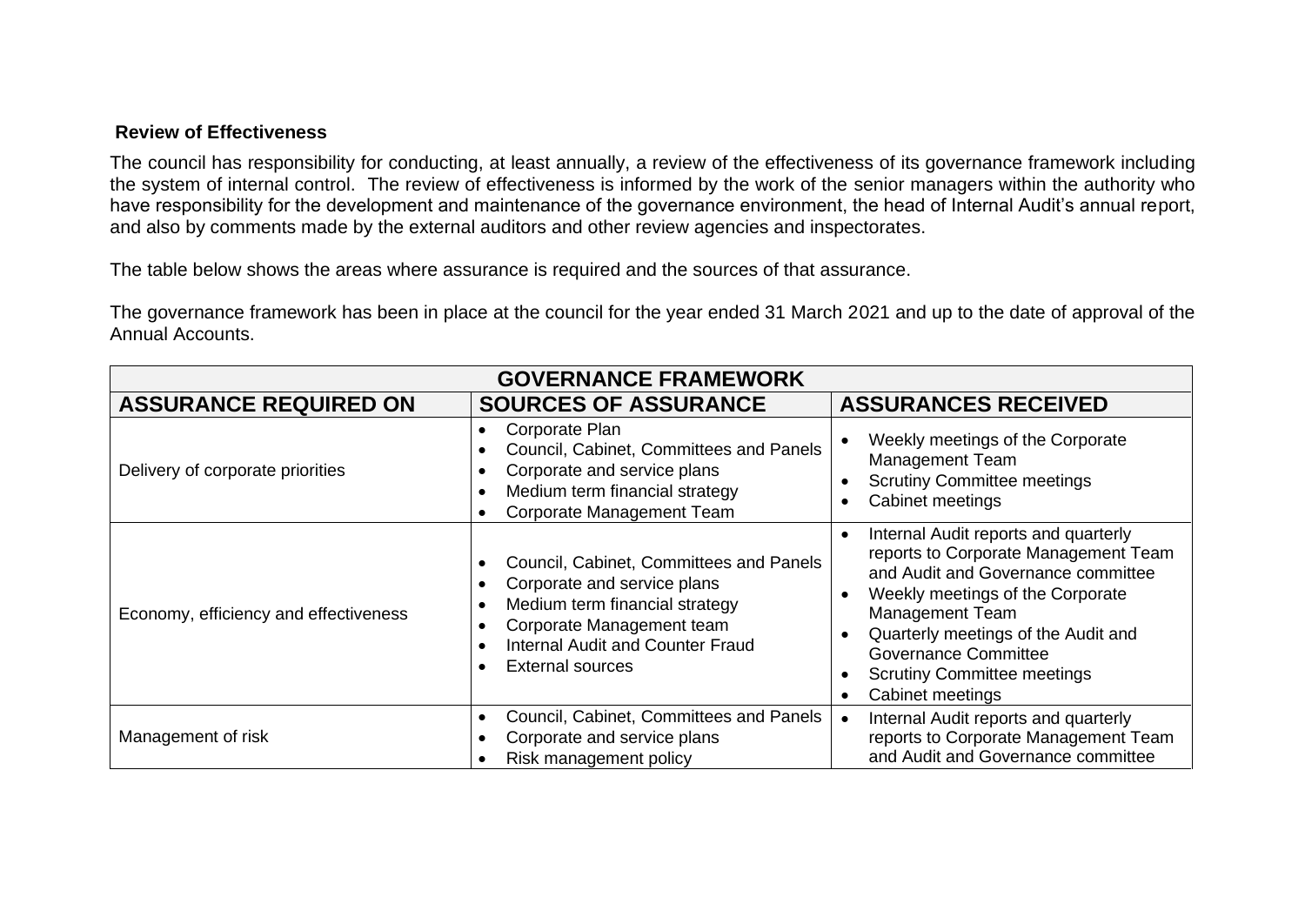|                                    | Anti-fraud and anti-corruption policy<br>$\bullet$<br>Complaints procedure<br>$\bullet$<br>Corporate Management Team<br>$\bullet$<br><b>Internal Audit and Counter Fraud</b><br><b>External sources</b> | Weekly meetings of the Corporate<br>$\bullet$<br><b>Management Team</b><br>Quarterly meetings of the Audit and<br><b>Governance Committee</b><br><b>Scrutiny Committee meetings</b><br>Managers' Assurance Statements                                                                                                                                                                                                                                                |
|------------------------------------|---------------------------------------------------------------------------------------------------------------------------------------------------------------------------------------------------------|----------------------------------------------------------------------------------------------------------------------------------------------------------------------------------------------------------------------------------------------------------------------------------------------------------------------------------------------------------------------------------------------------------------------------------------------------------------------|
| Financial planning and performance | Constitution (including the Financial<br>Procedure Rules)<br>Corporate and service plans<br>$\bullet$<br>Medium term financial strategy<br>$\bullet$<br><b>External sources</b>                         | Weekly meetings of the Corporate<br>$\bullet$<br><b>Management Team</b><br>Quarterly meetings of the Audit and<br><b>Governance Committee</b><br><b>Scrutiny Committee meetings</b><br>$\bullet$<br>Cabinet meetings<br>$\bullet$<br>External Auditor's Annual Audit Letter                                                                                                                                                                                          |
| Effectiveness of internal controls | Anti-fraud and anti-corruption policy<br>$\bullet$<br>Complaints procedure<br>S. 151 Officer<br>Corporate Management Team<br><b>Internal Audit and Counter Fraud</b><br><b>External sources</b>         | Internal Audit reports and quarterly<br>$\bullet$<br>reports to Corporate Management Team<br>and Audit and Governance committee<br>Weekly meetings of the Corporate<br><b>Management Team</b><br>Quarterly meetings of the Audit and<br><b>Governance Committee</b><br><b>Scrutiny Committee meetings</b><br>$\bullet$<br><b>External Auditor's Annual Audit Letter</b><br>Other external reviews carried out from<br>time to time<br>Managers' assurance statements |
| <b>Community Engagement</b>        | Council, Cabinet, Committees and Panels<br>Corporate and service plans<br>$\bullet$<br><b>Corporate Management Team</b><br>$\bullet$                                                                    | Community consultations<br>Weekly meetings of the Corporate<br><b>Management Team</b>                                                                                                                                                                                                                                                                                                                                                                                |
| Shared service governance          | Council, Cabinet, Committees and Panels<br>$\bullet$<br>Corporate and service plans<br>Corporate Management Team<br><b>Internal Audit and Counter Fraud</b>                                             | Internal Audit reports and quarterly<br>reports to Corporate Management Team<br>and Audit and Governance committee                                                                                                                                                                                                                                                                                                                                                   |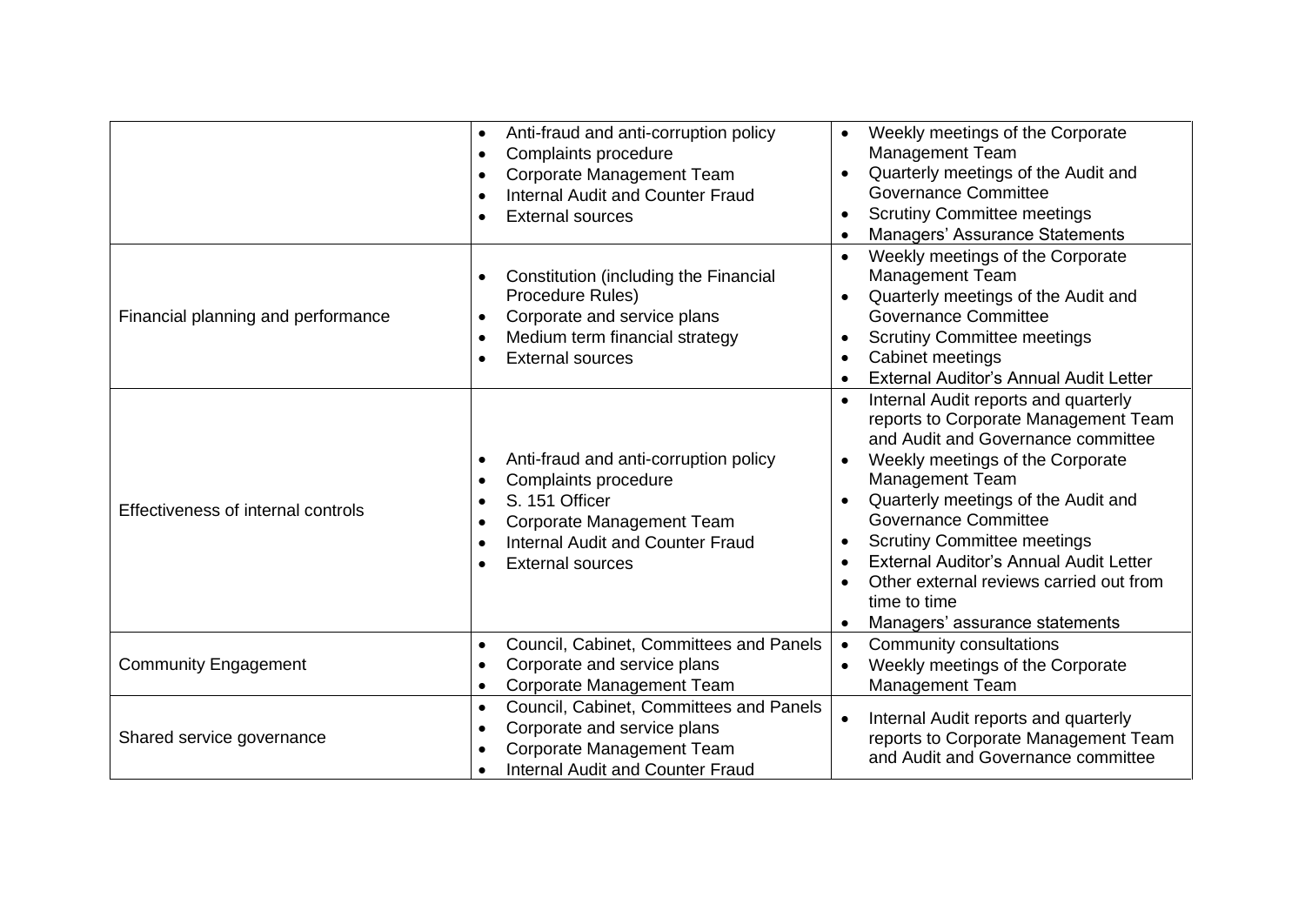|                                                                      |                                                                                                                                                                                                           | Weekly meetings of the Corporate<br><b>Management Team</b>                                                                                                                                                                                                                                   |
|----------------------------------------------------------------------|-----------------------------------------------------------------------------------------------------------------------------------------------------------------------------------------------------------|----------------------------------------------------------------------------------------------------------------------------------------------------------------------------------------------------------------------------------------------------------------------------------------------|
| Project management and delivery                                      | Project management methodology<br><b>Internal Audit and Counter Fraud</b>                                                                                                                                 | Internal Audit reports and quarterly<br>$\bullet$<br>reports to Corporate Management Team<br>and Audit and Governance committee<br>Weekly meetings of the Corporate<br><b>Management Team</b><br><b>Scrutiny Committee meetings</b>                                                          |
| Procurement processes                                                | Constitution (including the Contract<br>Procedure Rules)<br><b>Internal Audit and Counter Fraud</b><br>$\bullet$                                                                                          | Internal Audit reports and quarterly<br>reports to Corporate Management Team<br>and Audit and Governance committee<br>Weekly meetings of the Corporate<br><b>Management Team</b><br>Quarterly meetings of the Audit and<br><b>Governance Committee</b><br><b>Scrutiny Committee meetings</b> |
| Roles and responsibilities of Members and<br>officers                | Constitution<br>$\bullet$<br>Head of Paid Service, Monitoring Officer<br>and S.151 Officer                                                                                                                | Weekly meetings of the Corporate<br>Management Team                                                                                                                                                                                                                                          |
| Standards of conduct                                                 | Anti-fraud and anti-corruption policy<br>$\bullet$<br>HR policies and procedures<br>$\bullet$<br>Codes of conduct for staff and Members<br>Complaints procedure<br>$\bullet$<br><b>Monitoring Officer</b> | Weekly meetings of the Corporate<br><b>Management Team</b>                                                                                                                                                                                                                                   |
| Training and development for Members and<br>officers                 | HR policies and procedures<br>$\bullet$<br>Staff and Member training<br>$\bullet$<br><b>Monitoring Officer</b><br>$\bullet$                                                                               | Council's democratic arrangements                                                                                                                                                                                                                                                            |
| Compliance with legislation, regulations,<br>policies and procedures | Constitution<br>$\bullet$<br>Anti-fraud and anti-corruption policy<br>$\bullet$<br>Complaints procedure<br>HR policies and procedures<br>Corporate Management Team                                        | Internal Audit reports and quarterly<br>reports to Corporate Management Team<br>and Audit and Governance committee<br>Weekly meetings of the Corporate<br><b>Management Team</b>                                                                                                             |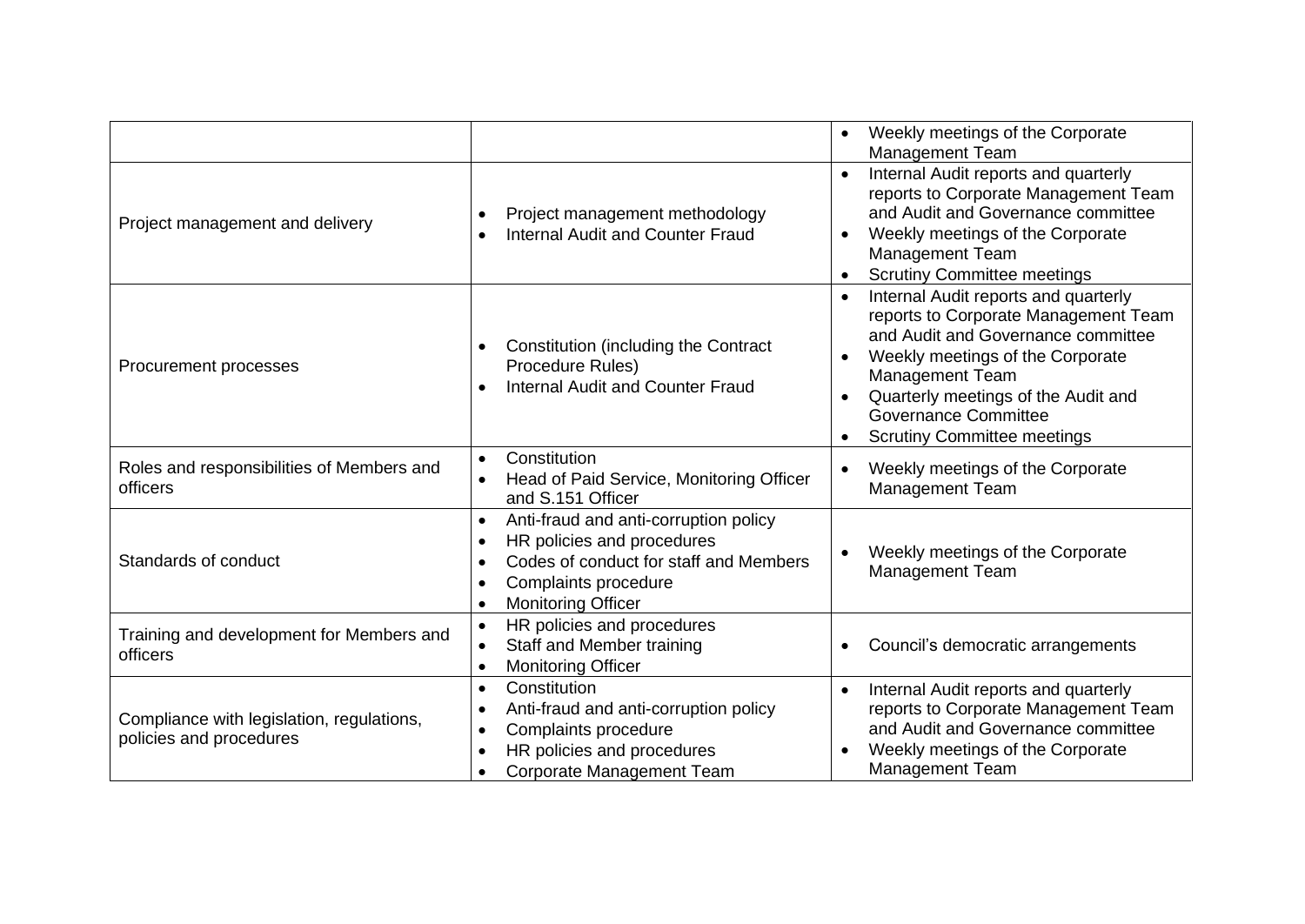| Internal Audit and Counter Fraud<br>External sources | Quarterly meetings of the Audit and<br>Governance Committee |
|------------------------------------------------------|-------------------------------------------------------------|
| <b>Monitoring Officer</b>                            | <b>Scrutiny Committee meetings</b>                          |
|                                                      | Managers' assurance statements                              |

#### **Opinion of the Chief Internal Auditor**

It must be noted that the impact of the Covid-19 pandemic has had a significant effect across the council. At the start of the financial year staff from the Internal Audit team were temporarily redeployed to help other departments with the initial responses to the pandemic. However, once it became clear that the effect of Covid-19 would be felt in the longer term, the staff returned to their Audit duties. Later in the year the team was running for approximately six months with two vacancies. In spite of these issues the team managed to complete a range of audits across the departments of the council. The only areas not reviewed were Tourism and Events, however as these areas were not able to operate for any length of time during the year, it is not considered to be a reason for limiting the opinion on the control environment.

The opinion of the Chief Internal Auditor, as noted in the annual report on the work of Internal Audit and Counter-Fraud, was that the internal controls in processes and IT systems across the authority were generally found to be sound. This is slightly caveated by the somewhat limited, but considered to be still adequate, breadth of audit reviews carried out which had been caused by vacancies in the team and some redeployment at the beginning of the year.

#### **Managing the Risk of Fraud and Corruption**

The Cipfa Code of Practice on Managing the Risk of Fraud and guidance suggests it is good practice to make a statement on the adequacy of an authority's counter fraud arrangements in the annual governance statement.

This code contains five principles:

- Acknowledge responsibility
- Identify risks
- Develop a strategy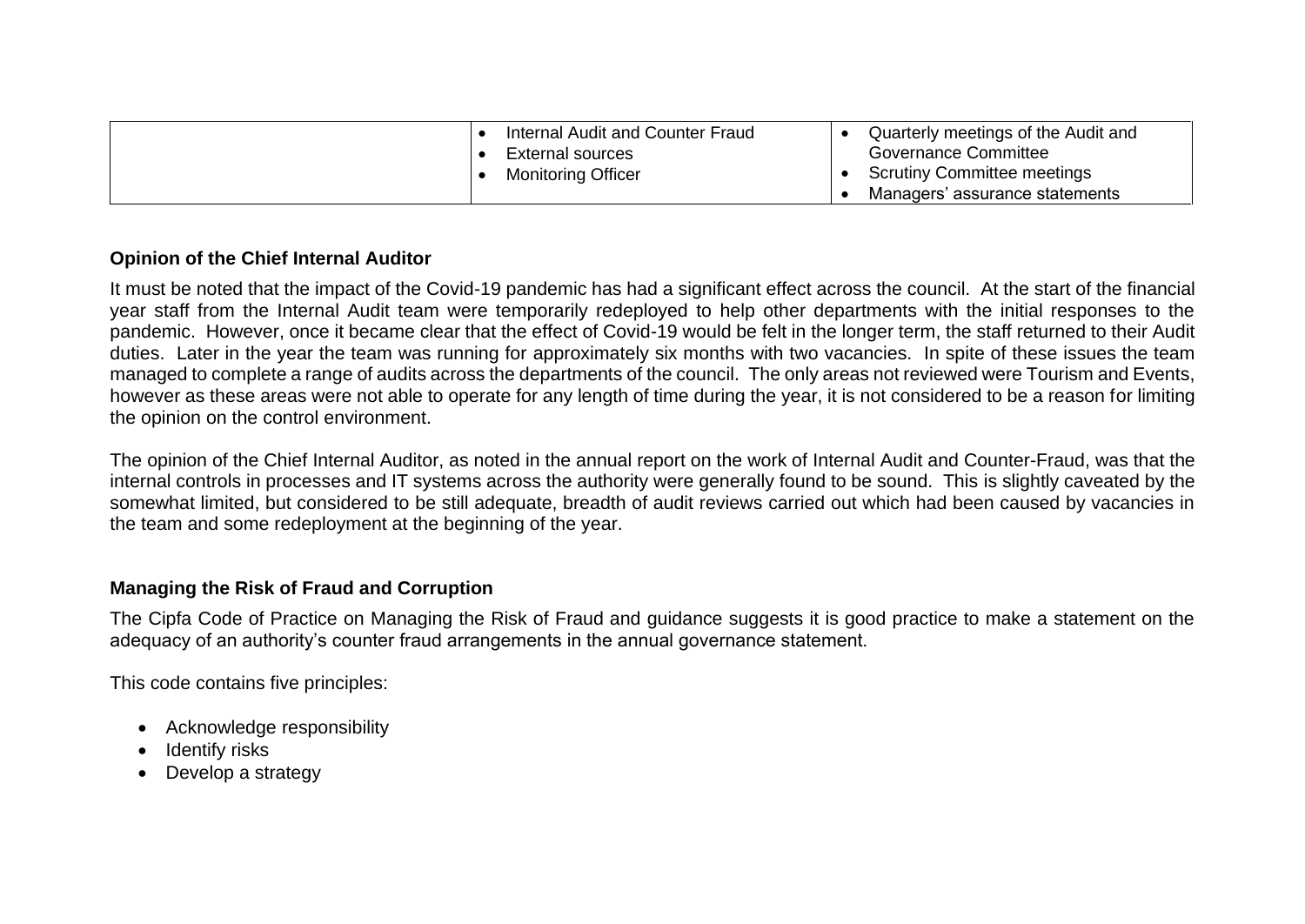- Provide resources
- Take action

The Chief Internal Auditor is satisfied that the council meets these principles by having a Counter-Fraud and Audit team who review risks across the authority and direct their work as appropriate. It is therefore considered that the organisation has adopted a response that is appropriate for its fraud and corruption risks and commits to maintain its vigilance to tackle fraud and uphold its zero tolerance.

#### **Financial Management Code**

The CIPFA (Chartered Institute of Public Finance and Accountancy) Financial Management (FM) Code's intention is to help create a culture of strong financial management and address the financial pressures that councils are facing. The self-regulation approach is also to prevent local authorities 'failing' and avoid any need for any external control or reductions in current powers.

An initial self-assessment of the council's current standing against each of the Financial Management Standards was carried by the Deputy Chief Finance Officers and Chief Internal Auditor in conjunction with the council's Section 151 Officer to determine the current situation and actions required to comply with the Code. Whilst there is a role for the Chief Finance Officer (S151 Officer) to manage compliance, this will be done with a joint responsibility of the council's Corporate Management Team (CMT) and Elected Members.

The council has a satisfactory record of financial management and so, analysing the council's structures, processes and procedures against the FM Code's Financial Management Standards, shows a reasonable level of compliance with these principles. However, there are a number of areas where further actions/consideration needs to be given to ensure compliance with every aspect of the FM Code.

#### **Companies**

The council is also expected to report on separate bodies set up by the council and to give a full picture of the relationship with those bodies. The following table gives the details of these bodies and, where appropriate, it includes a link to where information can be found in respect of information such as reports and accounts.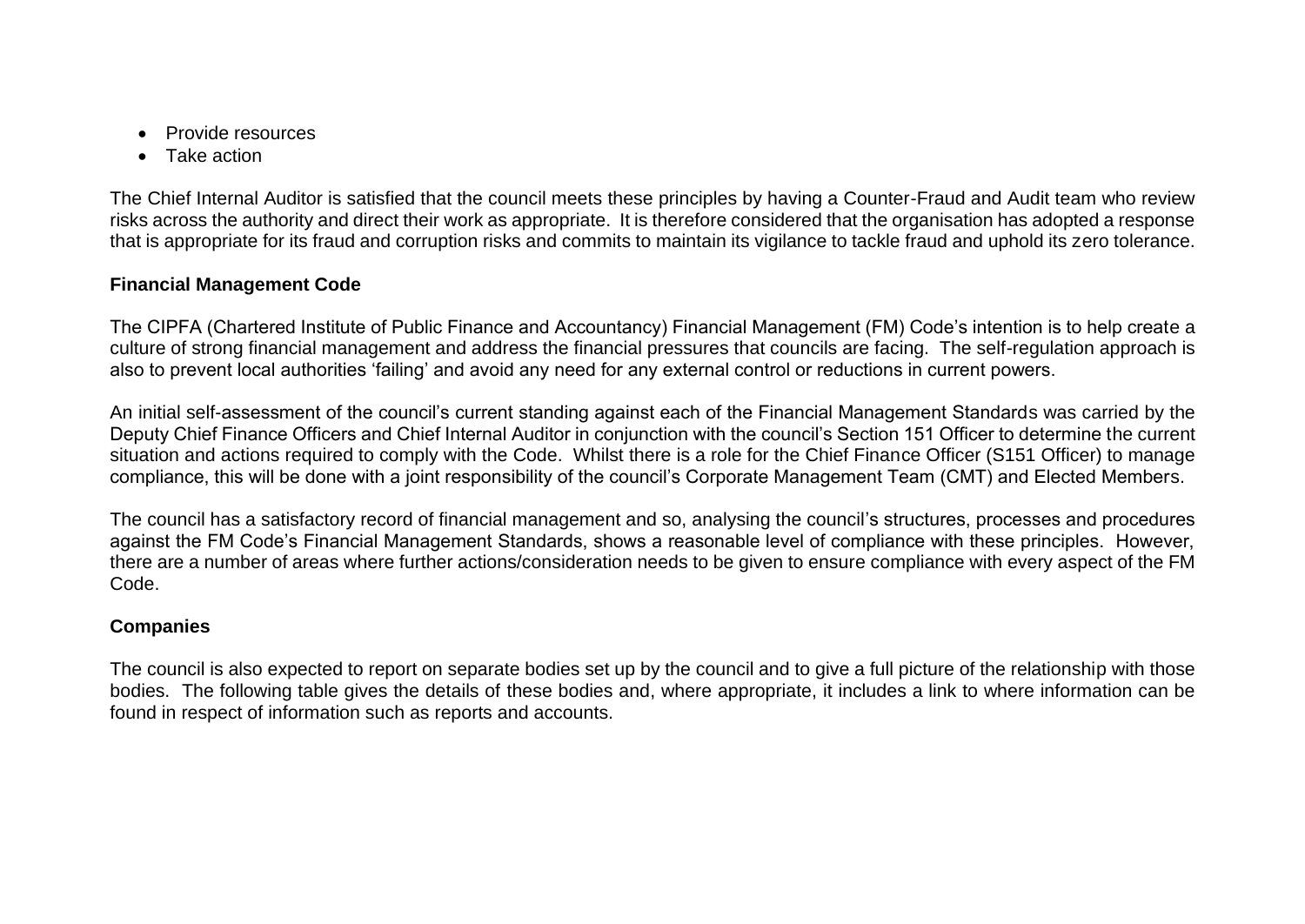| Name and                  | <b>Current Status</b>                                          | Categorisation   | Governance and                           | <b>Council shareholder</b>                      | <b>Notes</b>                                                        |
|---------------------------|----------------------------------------------------------------|------------------|------------------------------------------|-------------------------------------------------|---------------------------------------------------------------------|
| incorporation             | and summary purpose                                            | (Company number  | Board make up                            | interest where                                  |                                                                     |
| date (where               |                                                                | and nature where |                                          | appropriate                                     |                                                                     |
| appropriate)              |                                                                | appropriate)     |                                          |                                                 |                                                                     |
| Aspiration                | Incorporated on 30 June 2017.                                  | imited Liability | Governed by LLP                          | <b>Eastbourne Borough</b>                       | Aspiration Homes will act as the asset                              |
| Homes LLP                 |                                                                | Partnership      | Agreement and an                         | Council                                         | holding vehicle for affordable housing                              |
| (Limited                  | To ensure the councils have the                                | LDC and EBC      | <b>Executive Committee of</b>            | Ownership of voting                             | properties developed through the EHICL                              |
| Liability<br>Partnership) | overall capacity to maximise<br>housing investment and funding | Company number:  | 6 - made up of 3<br>elected members from | rights - More than 25%<br>but not more than 50% | and LHICL commercial development                                    |
|                           | opportunities. To act as the asset                             | OC41800          | each authority.                          | Right to surplus assets                         | programmes.<br>Support has included a £10 million loan              |
|                           | holding vehicle for affordable                                 |                  |                                          | - More than 25% but                             | to be funded from borrowing by LDC to                               |
|                           | housing properties that cannot, for                            |                  |                                          | not more than 50%                               | Aspiration Homes LLP.                                               |
|                           | financial accounting or other                                  |                  |                                          | <b>Lewes District</b>                           |                                                                     |
|                           | reasons be held in EBC or LDC                                  |                  |                                          | Council                                         | www.lewes-eastbourne.gov.uk/about-the-                              |
|                           | respective Housing Revenue                                     |                  |                                          | Ownership of voting                             | councils/wholly-owned-companies-and-                                |
|                           | Accounts.                                                      |                  |                                          | rights - More than 25%                          | other-incorporated-entities                                         |
|                           |                                                                |                  |                                          | but not more than 50%                           |                                                                     |
|                           |                                                                |                  |                                          | Right to surplus assets                         |                                                                     |
|                           |                                                                |                  |                                          | - More than 25% but                             |                                                                     |
|                           |                                                                |                  |                                          | not more than 50%                               |                                                                     |
| Eastbourne                | <b>Company Active</b>                                          | Company          | Governed by Articles of                  | Eastbourne Borough                              | To enable the council to undertake non                              |
| Housing                   |                                                                | EBC only.        | Association and a                        | Council.                                        | HRA development and use associated                                  |
| Investment                | To undertake more commercial                                   |                  | Board of 5 directors                     | Ownership of shares -                           | forms of tenancies.                                                 |
| Company Ltd               | development, place shaping                                     | Company number:  | made up of senior staff                  | 75% or more                                     |                                                                     |
| (EHICL)                   | activities and hold associated                                 | 09571387         | and Elected Members                      | Ownership of voting                             | www.lewes-eastbourne.gov.uk/about-the-                              |
| (1 May 2015)              | respective assets, in a way which                              |                  | from Eastbourne                          | rights - 75% or more                            | councils/wholly-owned-companies-and-<br>other-incorporated-entities |
|                           | meets legal and regulatory                                     |                  | Borough Council plus                     | Right to appoint and                            |                                                                     |
|                           | requirements and ensures that the                              |                  | one Independent.                         | remove directors.                               |                                                                     |
|                           | council has distinct control over                              |                  |                                          |                                                 |                                                                     |
|                           | such assets.                                                   |                  |                                          |                                                 |                                                                     |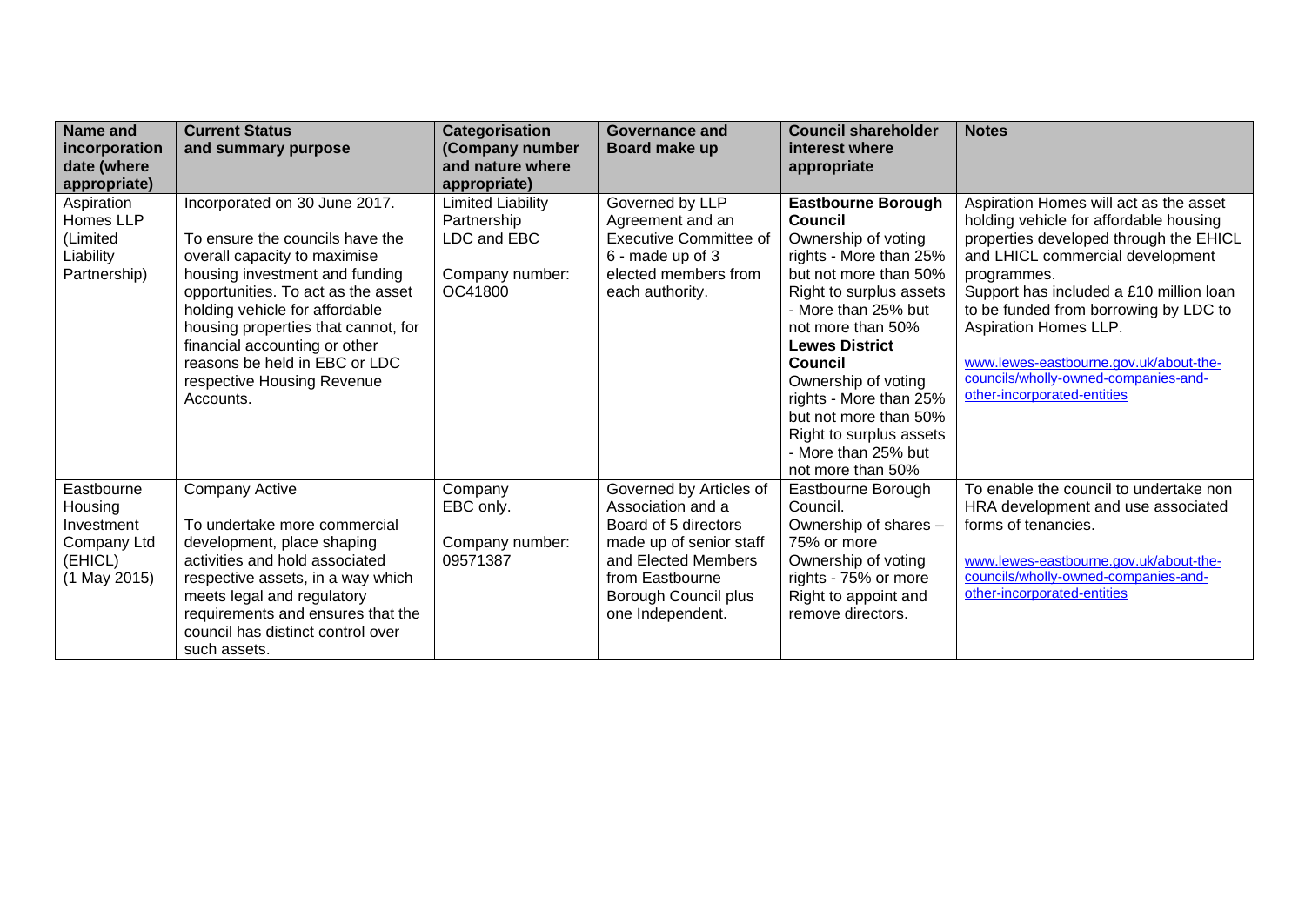| Name and<br>incorporation                                            | <b>Current Status</b><br>and summary purpose                                                                                                                                                                                                 | Categorisation<br>(Company number                  | <b>Governance and Board</b><br>make up                                                                                                                                  | <b>Council</b><br>shareholder                                                                                  | <b>Notes</b>                                                                                                                                                                                                                                                                                                                                                         |
|----------------------------------------------------------------------|----------------------------------------------------------------------------------------------------------------------------------------------------------------------------------------------------------------------------------------------|----------------------------------------------------|-------------------------------------------------------------------------------------------------------------------------------------------------------------------------|----------------------------------------------------------------------------------------------------------------|----------------------------------------------------------------------------------------------------------------------------------------------------------------------------------------------------------------------------------------------------------------------------------------------------------------------------------------------------------------------|
| date (where<br>appropriate)                                          |                                                                                                                                                                                                                                              | and nature where<br>appropriate)                   |                                                                                                                                                                         | interest where<br>appropriate                                                                                  |                                                                                                                                                                                                                                                                                                                                                                      |
| Eastbourne<br>Homes<br>Limited<br>(24 January<br>2005)               | Company active<br>The Group's principal activities are<br>to manage, maintain and improve<br>the housing stock on behalf of<br>Eastbourne Borough Council.                                                                                   | Company<br>Company number:<br>05340097             | Governed by Articles of<br>Association and a Board<br>of 9 directors, 4<br>independents, 3 tenants<br>and 2 Elected Members<br>from Eastbourne Borough<br>Council made. | Private company<br>limited by guarantee<br>without share<br>capital.                                           | Eastbourne Homes Limited is controlled<br>by Eastbourne Borough Council. The<br>Parent Company was established as an<br>Arm's Length Management Organisation<br>(ALMO) in accordance with a<br>Government policy initiative for local<br>authority housing management.<br>www.lewes-eastbourne.gov.uk/about-the-<br>councils/eastbourne-homes-limited-<br>qovernance |
| Eastbourne<br>Downs Water<br>Company<br>(24 August<br>2016)          | Company active<br>To enable water to be supplied to<br>farms on the downs in Eastbourne.                                                                                                                                                     | Company<br>EBC only<br>Company number:<br>10343551 | Governed by their Articles<br>of Association and a<br>Board of 3 directors -<br>made up of EBC/LDC<br>senior staff.                                                     | Private company<br>limited by guarantee<br>without share capital                                               | www.lewes-eastbourne.gov.uk/about-the-<br>councils/wholly-owned-companies-and-<br>other-incorporated-entities                                                                                                                                                                                                                                                        |
| Investment<br>Company<br>Eastbourne<br>Limited<br>(26 March<br>2018) | Company active.<br>The Council has established this<br>wholly owned company for the<br>purpose of providing a Guarantee to<br>an institutional investor<br>(Infrastructure Investments Ltd)<br>relating to a property asset in<br>Leicester. | Company<br>Company number:<br>11276378             | Governed by their Articles<br>of Association and a<br>Board of 3 Directors -<br>made up of EBC/LDC<br>senior staff.                                                     | Private company<br>limited by shares.<br>The 2 shares are<br>wholly owned by<br>Eastbourne<br>Borough council. | www.lewes-eastbourne.gov.uk/about-the-<br>councils/wholly-owned-companies-and-<br>other-incorporated-entities                                                                                                                                                                                                                                                        |
| South East<br>Environmental<br>Services Ltd<br>(31 August<br>2018)   | Company active.<br>To undertake domestic waste and<br>recycling collection and street<br>cleansing services in Eastbourne<br>from 1 <sup>st</sup> July 2019 and to develop<br>related services in the medium term<br>thereafter.             | Company<br>Company number:<br>11545729             | Governed by their Articles<br>of Association and a<br>Board of 5 Directors -<br>made up of EBC senior<br>staff and Elected<br>Members.                                  | Private company<br>limited by shares.<br>wholly owned by<br>Eastbourne<br>Borough council.                     | www.lewes-eastbourne.gov.uk/about-the-<br>councils/wholly-owned-companies-and-<br>other-incorporated-entities                                                                                                                                                                                                                                                        |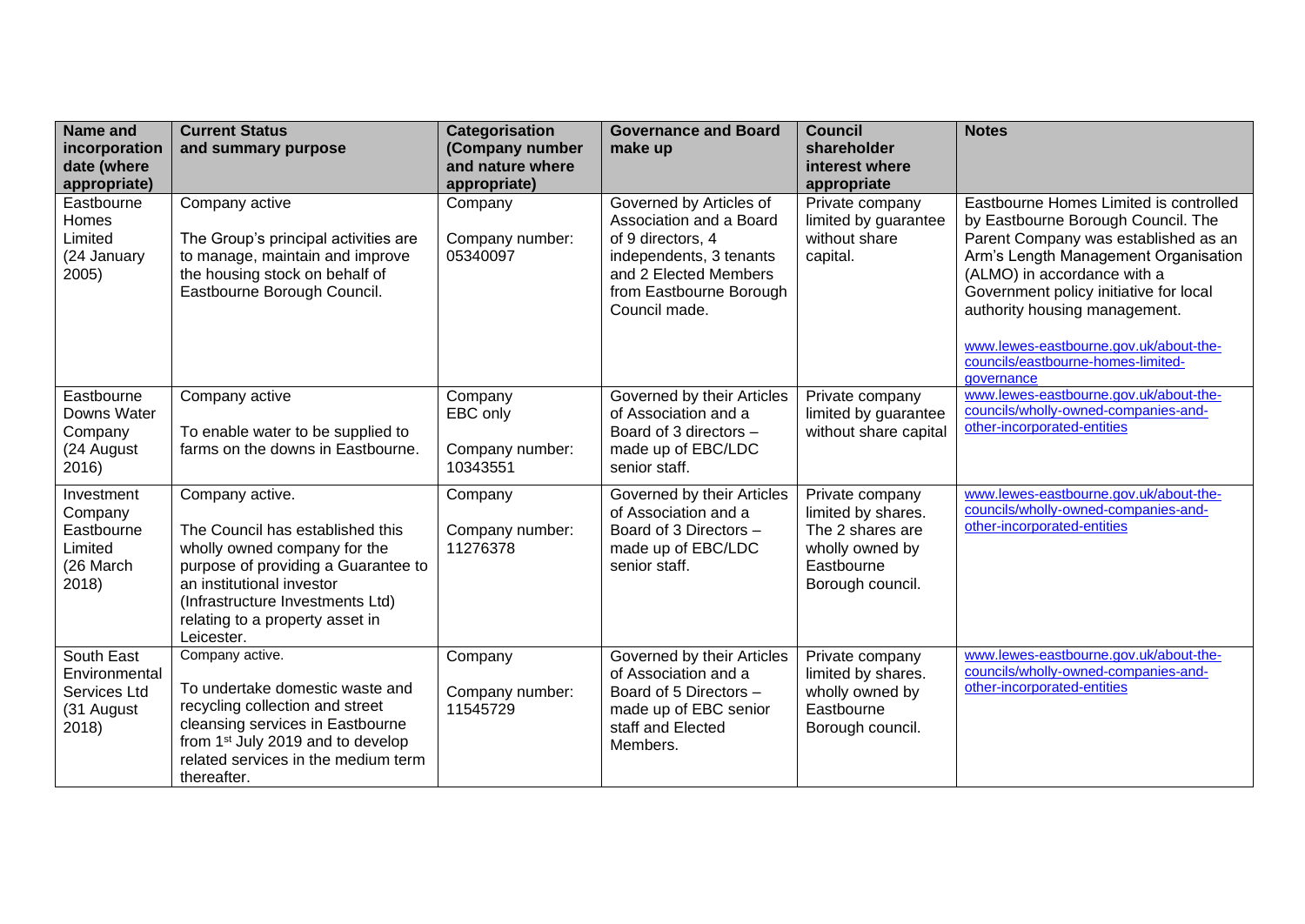| Name and                       | <b>Current Status</b>                                 | Categorisation              | <b>Governance and Board</b>                      | <b>Council</b>                  | <b>Notes</b>                                                              |
|--------------------------------|-------------------------------------------------------|-----------------------------|--------------------------------------------------|---------------------------------|---------------------------------------------------------------------------|
| incorporation                  | and summary purpose                                   | (Company number             | make up                                          | shareholder                     |                                                                           |
| date (where                    |                                                       | and nature where            |                                                  | interest where                  |                                                                           |
| appropriate)                   |                                                       | appropriate)                |                                                  | appropriate                     |                                                                           |
|                                | Companies in which the council has an interest        |                             |                                                  |                                 |                                                                           |
| Cloudconnx                     | Company active                                        | Company                     |                                                  | Eastbourne                      | Broadband provision.                                                      |
| Limited (19                    |                                                       |                             |                                                  | Borough Council                 |                                                                           |
| January 2011)                  | To provide competitive internet                       | Company number:             |                                                  | owns 45% of shares              |                                                                           |
|                                | services to Eastbourne, Wealden                       | 07497266                    |                                                  | and represented on              |                                                                           |
|                                | and East Sussex based businesses                      |                             |                                                  | the board.                      |                                                                           |
|                                | on network communication                              |                             |                                                  |                                 |                                                                           |
|                                | technologies providing high speed                     |                             |                                                  |                                 |                                                                           |
|                                | broad band circuit provision etc.                     |                             |                                                  |                                 |                                                                           |
| SEILL (South                   | Company active                                        | Company                     | Governed by their Articles<br>of Association and | Wholly owned                    | Subsidiary of Eastbourne Homes                                            |
| East                           |                                                       |                             |                                                  | subsidiary of                   | Limited, established for the purposes of                                  |
| Independent<br>Living Limited) | Company set up by Eastbourne<br>Homes Ltd (see above) | Company number:<br>08710235 | Directors from<br>Eastbourne Homes               | <b>Eastbourne Homes</b><br>Ltd. | delivery of the STEPS contract and<br>possibly bidding for similar future |
| (30)                           |                                                       |                             | Limited including a                              | 1 Ordinary share                | contracts.                                                                |
| September                      | To deliver a short term housing                       |                             | Corporate Director                               | owned by                        |                                                                           |
| 2013)                          | floating support service for people                   |                             |                                                  | <b>Eastbourne Homes</b>         | www.lewes-eastbourne.gov.uk/about-                                        |
|                                | of 65 and over who live in                            |                             |                                                  | Ltd.                            | the-councils/south-east-independent-                                      |
|                                | Eastbourne, Lewes and Wealden                         |                             |                                                  |                                 | living-limited                                                            |
|                                | Districts. Navigator service for                      |                             |                                                  |                                 |                                                                           |
|                                | support for people 18 or over with                    |                             |                                                  |                                 |                                                                           |
|                                | long term physical health condition.                  |                             |                                                  |                                 |                                                                           |

#### **Eastbourne Homes Ltd**

Governance arrangements at Eastbourne Homes Ltd (EHL) are also considered. Reviews are carried out and reports written by the internal and external auditors engaged by EHL which are reported to their own Audit and Risk Committee and Board. Currently EHL engages the council's Internal Audit section to carry out their internal audit reviews. At the end of year the Audit and Risk Committee of EHL have a minuted disclaimer concerning fraud and corruption.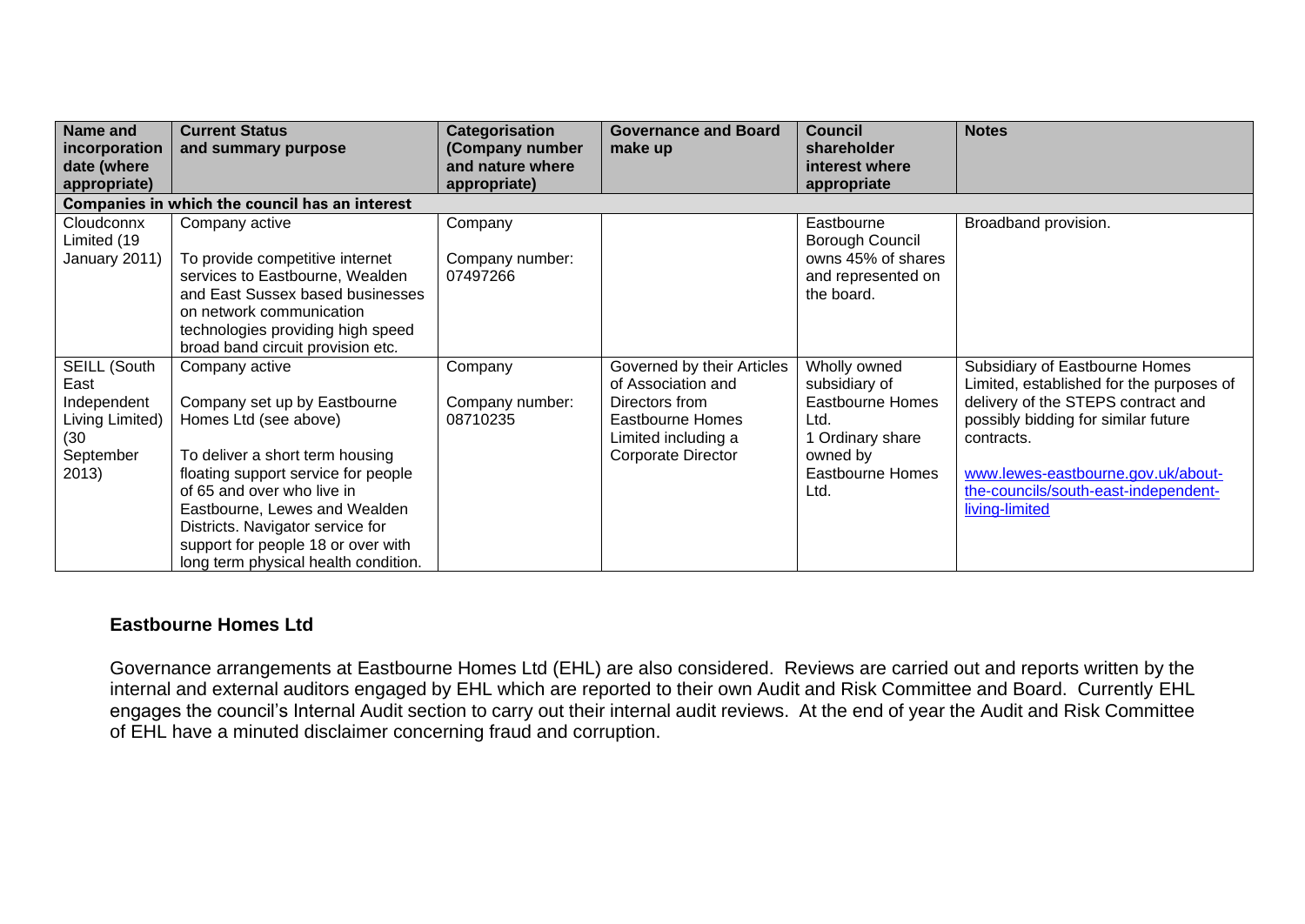#### **Investment Company Eastbourne (ICE) Limited**

In May 2018, the council's wholly owned company Investment Company Eastbourne Limited (ICE) entered into a deal with a private company in respect of a property in Leicester. ICE is acting as the principal guarantor of a £48m refinancing loan to a private company, with Eastbourne Borough Council being the ultimate guarantor. In return for providing this guarantee, ICE received an initial guarantee fee and will continue to receive an annual guarantee fee.

The setting up of the company and the transaction itself, were subject to advice from independent, external, legal and financial professionals. A review of the governance around the setting up of the company, and the transaction itself, was carried out in December 2019 by the council's Chief Internal Auditor. It was found that due diligence had been followed but that lessons could be learned to ensure full transparency in any similar, future, situation.

All relevant activities have been predetermined under the Development and Asset Management Agreement (DAMA) and will be consolidated into the council's financial statements. The DAMA entitles ICE to a degree of control over the activities of Infrastructure Investments Limited (IIL) and exposes it to a portion of the returns from those activities. IIL is a property company that holds and lets out the property. The activities of IIL are to manage the property and the tenancies and ensure maximisation of rental income and eventually sell the property.

The operations of IIL are run by its board of directors that are appointed by a majority of the shareholders as per Article 18.1 of IIL's Articles of Association. Clause 2 of the DAMA sets out a requirement for the management of IIL to run IIL in accordance with the 'Business plan' and any changes to the 'Business plan' require approval by the ICE Board of Directors.

ICE does not currently have a majority of the shareholding in IIL, but it has the ability to require the Shareholders to sell to ICE (or as it directs) 49.5% of the shares for £1 at any time in a non-default situation before the Property is sold in accordance with the DAMA. In addition, it has a second option which can only be exercised on a default termination of the DAMA and consists of the ability of ICE to require the Shareholders to sell to ICE (or as it directs) 100% of the shares for £1. In such a situation, unless the option to acquire 100% of the share capital in ILL is exercised under the Share Option agreement, ILL must procure that the Property is transferred to ICE (including the transfer by II(L2)L of the Leasehold Property). In which case ICE has a Purchase Option which has to be exercised within a set time period of termination of the DAMA. ICE can have a nominee purchase the Leasehold Property whilst it takes the Freehold.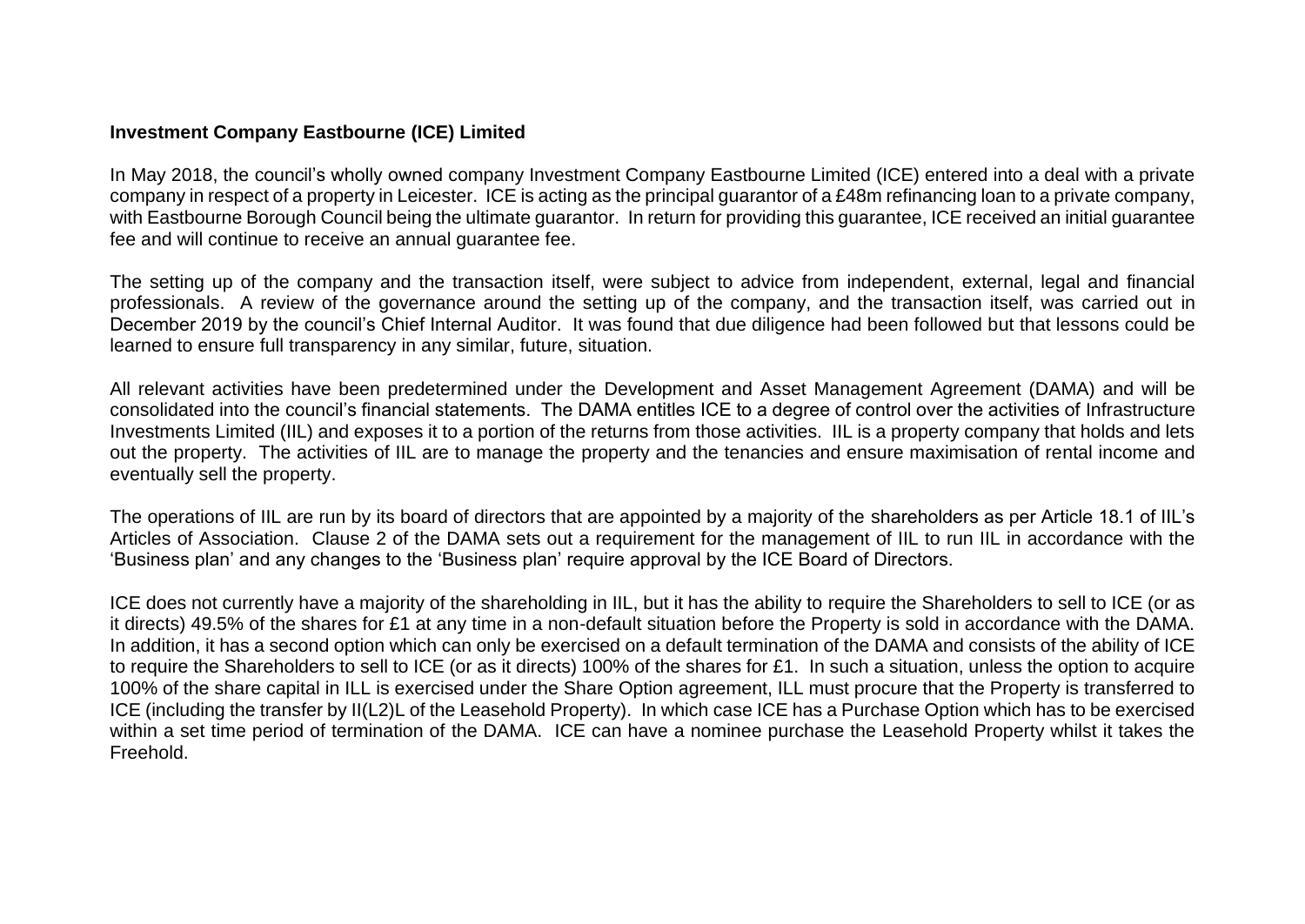The Articles of Association of IIL includes the grant of a "B" share which preserves the ICE entitlement to its share of the Exit Proceeds on a Disposal Dividend, a Sale, a Liquidation or a Return of Capital. The Articles of Association II(L2)L give a "B" share to ICE which provides that the company shall not without the written consent of the holder of the B share sell, transfer, dispose or grant any interest in or over (or agree to do so) the property.

The Intercreditor Deed records the fact that the security issued in favour of ICE ranks in all circumstances behind Canada Life's security. That said, Canada Life is restricted from taking enforcement action where to do so would prejudice the right of ICE to step in and take over the Loan under the DAMA. In order to benefit from this protection, ICE must notify Canada Life of its intention to complete an acquisition of the shares or the Property within ten business days of it being notified of an event of default. It must then complete the necessary processes within the timescales set out in the Inter-Creditor Deed.

#### **Managers' Assurance Statements**

One of the sources of assurance for the Annual Governance Statement should come from Senior Managers responsible for the operation, management and monitoring of controls within their area of responsibility. The Managers' Assurance Statement is intended to collect this assurance by covering operational, project and partnership responsibilities as well as the Bribery Act, Safeguarding, RIPA and frauds over £10k. The senior manager can highlight concerns and the necessary actions required to improve governance. Assurance statements are sent out to Directors and Assistant Directors and Heads of Service. Once completed their contents are used to inform the governance statement.

This year, extra questions were asked in the Managers' Assurance Statements. These were in respect of the effect of the response to the Covid-19 pandemic. These questioned related to:

- impact on governance arrangements
- suspended / weakened controls or work-arounds
- cessation / scaling back of business as usual causing gaps in governance arrangements
- other issues impacting on governance arrangements
- challenges caused by changes to working which will continue after the pandemic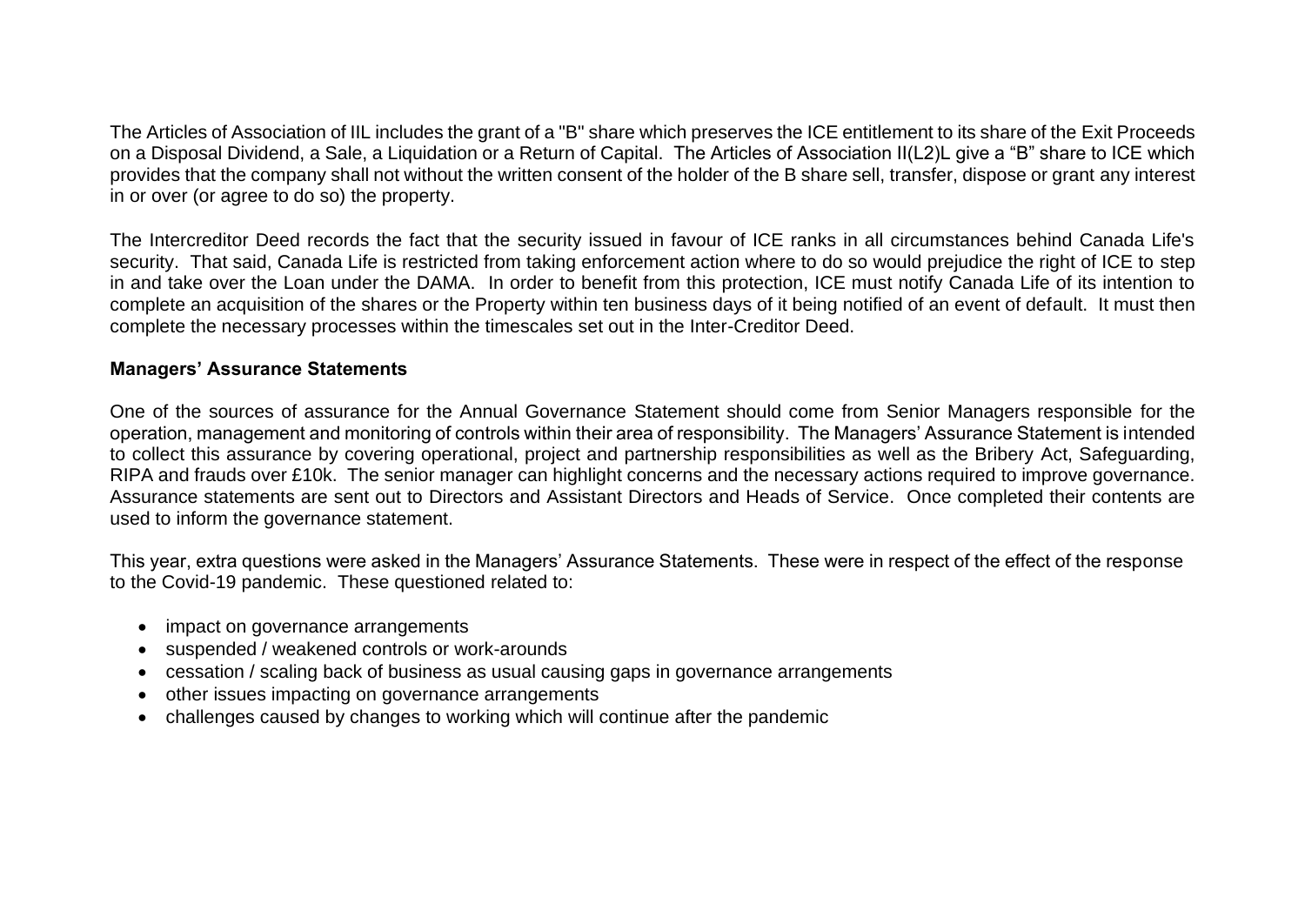A review of the returned statements highlighted two issues which were raised by several respondents.

- Financial pressures a few statements raised concerns about the financial pressures caused by depleted income owing to the council's response to Covid-19.
- Adapted controls some concerns were raised in a few statements around the issues of controls which were adapted to facilitate the council's response to the Covid-19 pandemic.

At a meeting of the Corporate Management Team several issues were considered for inclusion in the Annual Governance Statement. The following were considered to be issues to just be mentioned in the body of the Annual Governance Statement.

- Financial pressures it is acknowledged that the council has been seriously affected by the depletion of income caused by the response to the Covid-19 pandemic. It is considered that this is not currently a significant governance issue as the council has been, and continues to be, in discussion with the Ministry of Housing, Communities and Local Government. The council has also developed plans to identify and deliver savings.
- Adapted controls some controls needed to be adapted to allow the council to continue working in new ways as a response to the Covid-19 pandemic. Early on Internal Audit contacted all managers to offer help and advice on adapting controls and managers identified and monitored these without using sight of the need for the control. This issue is therefore not considered to be a significant governance issue.
- Document retention document retention is still considered an issue. However, a project is ongoing to identify paper documents and arrange necessary destruction and storage. Work has also commenced to delete information held electronically. However, there is still work to be undertaken to fully identify all the electronically held documentation. The Corporate Management Team considered that, with the ongoing work, this is not considered a significant governance issue.

Consideration was also given to the Housing software which has been noted as a significant governance issue for the past two years. It is recognised that significant progress has been made to resolve these issues. However, some of the problems caused by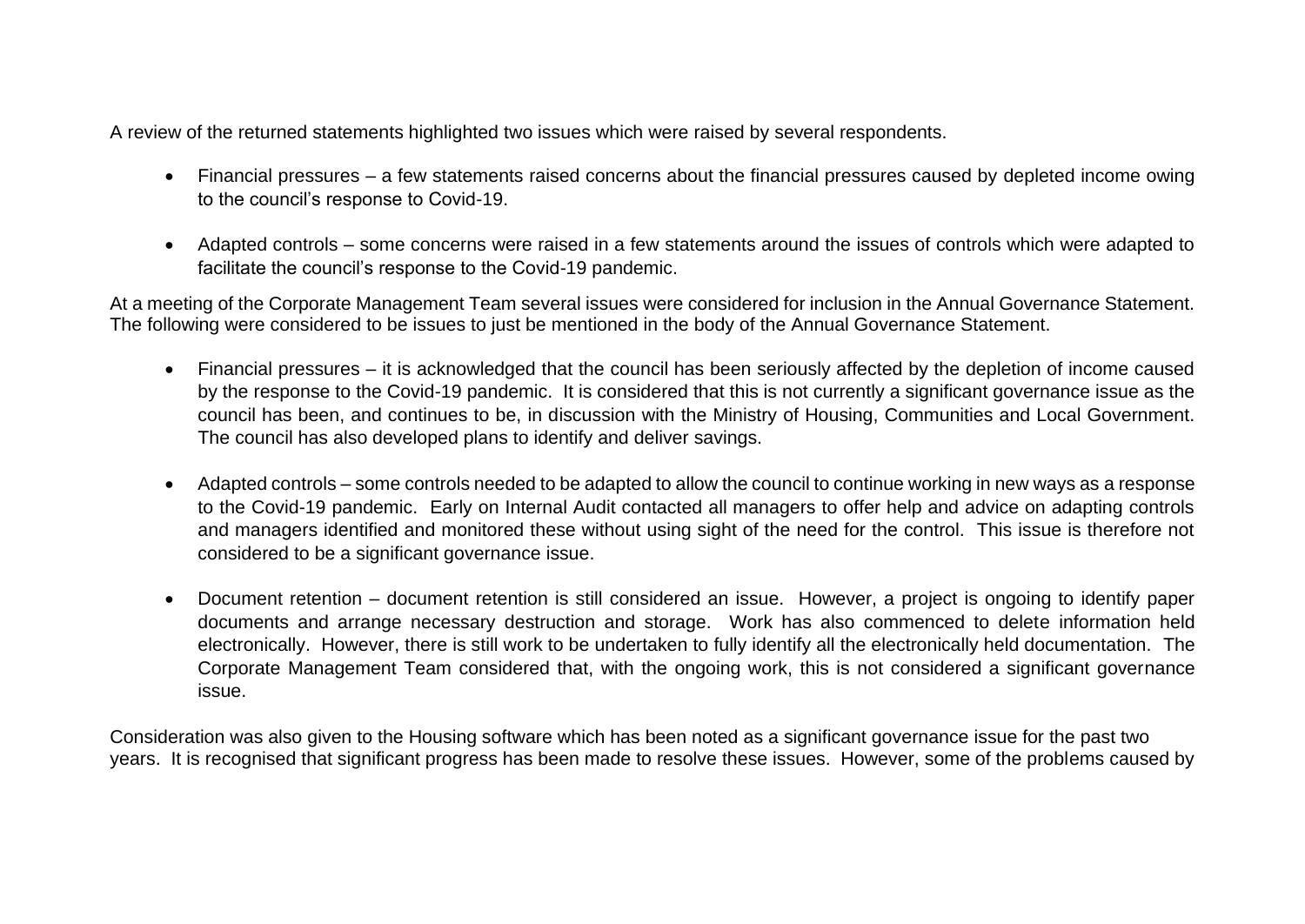the issues are still working their way through processes and systems. Although the originating issue has been resolved, the problem caused still affected work in the financial year 2020-21. As this Annual Governance Statement covers 2020-21 it was agreed that the Housing software system should again be shown as a significant governance issue.

#### **COVID-19 PANDEMIC**

When lockdown began at the end of March 2020 the council had to act swiftly to be able to continue to provide the statutory services to the public whilst closing the contact centre and having the majority of staff change to working from home. Significant pieces of work were undertaken to ensure staff were set up to work from home as soon as possible, to ensure that as many services as possible were available on-line and to set up staff and members to be able to have virtual meetings through software. The response has given assurance that the council can cope with rapid and substantial changes within a short period of time.

Initially priorities changed to dealing with the immediate responses. These included dealing with increased benefit claims, handling and distributing government grants, welfare calls to tenants and provision of food parcels. Key functions and systems have been maintained partially aided by redeployment of staff.

As was reported to Cabinet and Council in February 2021, due to the extreme financial pressures primarily caused by the response to the Covid-19 pandemic being experienced by the council, it was necessary to seek support from central government. This has been provided in the form of a capitalisation direction (effectively allowing the council to borrow or use capital receipts) to fund revenue expenditure of up to exceeding £6.8m, for the financial year 2020/21 and up to £6m for 2021/22. Beyond this, into 2022/23, the council will need to reach a financially balanced position without the requirement for further capitalisation.

Following the announcement of the capitalisation direction in February 2021, extensive work is being undertaken to identify a package of service and organisational changes, sufficient to, where possible, reduce the need to borrow for capitalisation purposes. The package is also designed to reduce operational costs in order to meet the projected budget shortfall in 2022/23. This is being achieved through a Priority Based Budgeting approach which is working to ensure priority functions and services are protected whilst driving efficiency wherever possible.

It is expected that, with the anticipated recovery of the local economy, as the country moves forward out of the Covid-19 pandemic, the council's income will start to recover. This will then enable some of the unavoidable reductions in service levels, to be reconsidered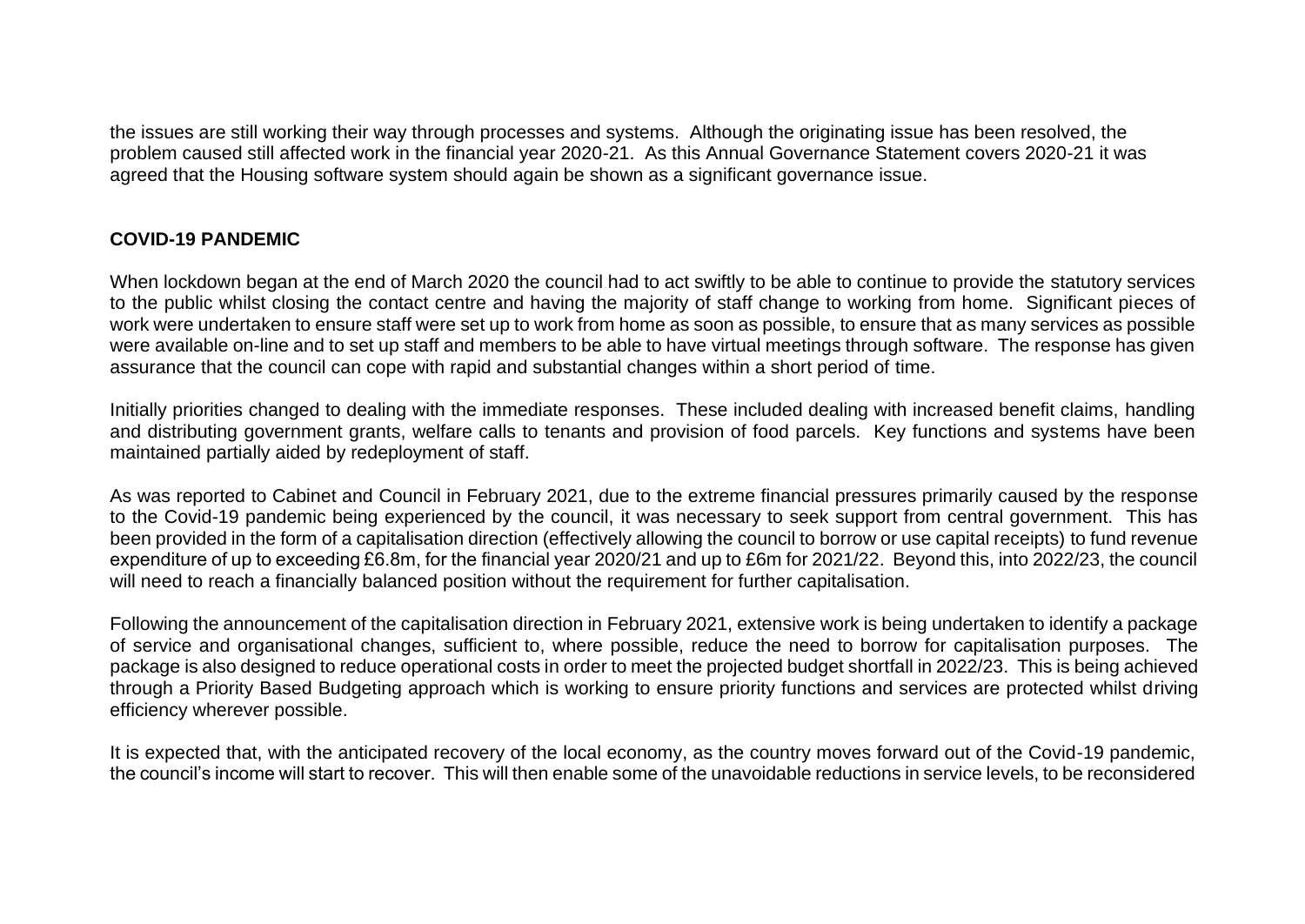and, where appropriate, reinstated and for the council to continue to move forward in delivering against its corporate plan commitments.

During the pandemic the council administered the payment of business support grant payments on behalf of the government. A portal was set up on the website, through which applications were made and checked. Any applications without full details, or with errors, were then checked further before payments were made. 1500 applications were received between April-September 2020. The council's counter-fraud team have been carrying out work on the grants issued to check for fraud or error. 846 payments were reviewed with further checks ongoing.

| Area                    | <b>Issue</b>                                                                                                                                                                                            | <b>Actions Planned</b>                                                                                                                                  | <b>Update</b>                                                                                                                       |
|-------------------------|---------------------------------------------------------------------------------------------------------------------------------------------------------------------------------------------------------|---------------------------------------------------------------------------------------------------------------------------------------------------------|-------------------------------------------------------------------------------------------------------------------------------------|
| <b>Housing Software</b> | A new housing system was<br>implemented in December<br>2018 which did not meet the<br>outcomes expected. These<br>outcomes were critical in                                                             | The issues have been monitored and<br>mitigating actions which were put in place<br>previously had to be reassessed and<br>additional steps were taken. | Working with the supplier<br>the majority of the issues<br>with the system have been<br>addressed, though some<br>work continues. A |
|                         | delivering greater efficiencies<br>and improved financial<br>reporting.                                                                                                                                 | There were ongoing conversations with<br>the supplier to rectify issues and a new<br>contract negotiated and monitored.                                 | consultant is currently<br>working with Finance to<br>resolve some of the<br>financial reporting issues.                            |
|                         | There have been ongoing<br>issues with Transformation<br>and ICT staff resources, and<br>Finance staff, being diverted<br>to identify and rectify/mitigate<br>issues and resolve reporting<br>problems. | A post implementation review which was<br>carried out by Internal Audit later in<br>2020/2021.                                                          | This is now no longer<br>considered to be a<br>significant issue.                                                                   |

#### **UPDATE ON SIGNIFICANT GOVERNANCE ISSUES 2019/20**